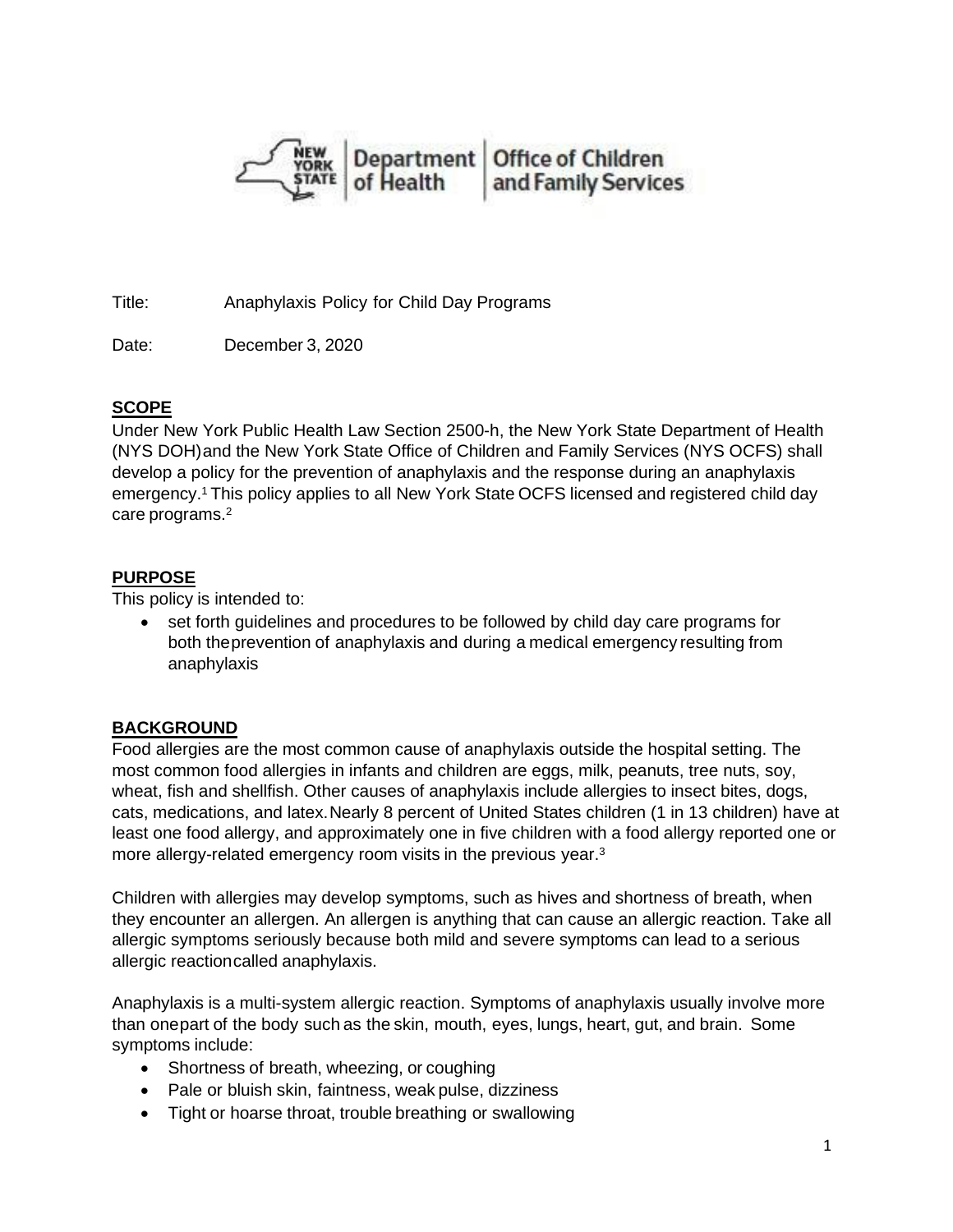- Significant swelling of the tongue or lips
- Many hives over the body, widespread redness
- Vomiting a lot, severe diarrhea

Anaphylaxis must be treated right away to provide the best chance for improvement and preventserious, potentially life-threatening complications.

For a child with a known allergy, accidental exposure to an allergen is a great risk. The key to preventinga potentially serious reaction in a child with a known allergy is avoiding exposure to the relevant allergen. However, there are many children, especially young children, who are not aware of an allergy until they are exposed to an allergen and have an anaphylactic reaction. Therefore, it is essential that child day care programs have detailed plans for avoiding accidental exposure to allergens for children with identified allergies and recognizing and treating allergic reactions and anaphylaxis in all children.

A comprehensive, coordinated approach among child care program staff, volunteers, families and children, and the children's medical providers is needed for the effective prevention and management of allergies and allergic reactions, including anaphylaxis. Child day care program leadership is necessarynot only to guide planning and implementation of the policy and procedures but also to monitor ongoing compliance, with special attention being paid to educating new staff and volunteers, and updating current staff and volunteers.

#### **Epinephrine Auto-Injector**

Epinephrine is the FIRST LINE drug of choice for the emergency treatment of severe allergic reactions tofoods, insect stings or bites, drugs, or other allergens.4 Epinephrine is a safe medication. There is no medical reason for trained, designated staff to withhold administration of an epinephrine auto-injector in an emergency if anaphylaxis is suspected. A delay in the administration of epinephrine could result indeath. Furthermore, improved outcomes have been reported with early administration of epinephrine (including decreased likelihood of needing additional medications in the Emergency Department and less likely to require overnight hospitalization).<sup>5,6</sup> With proper training on the administration of epinephrine auto-injectors, any child care staff member can administer this life-saving medication in anemergency when anaphylactic symptoms appear, pursuant to the program's Health Care Plan.

#### **Non-patient Specific Stock Epinephrine Auto-Injectors**

Most children will not be aware that they have a life-threatening allergy. The use of an epinephrine auto-injector is first aid emergency treatment. Epinephrine can be given to a child with symptoms ofanaphylaxis even if there is no prior history of severe allergic reaction.

For that reason, in addition to keeping on hand patient-specific epinephrine auto-injectors for a child with a known allergy pursuant to an Individual Health Care Plan, child care programs are permitted to keep stock epinephrine auto-injectors on site and use them for children not previously identified as having allergies who have their first reaction while at child care (nonpatient specific epinephrine auto-injectors). **Note:** In order to maintain non-patient specific epinephrine auto-injectors on site, programsmust complete and submit Appendix J of the Health Care Plan to NYS OCFS.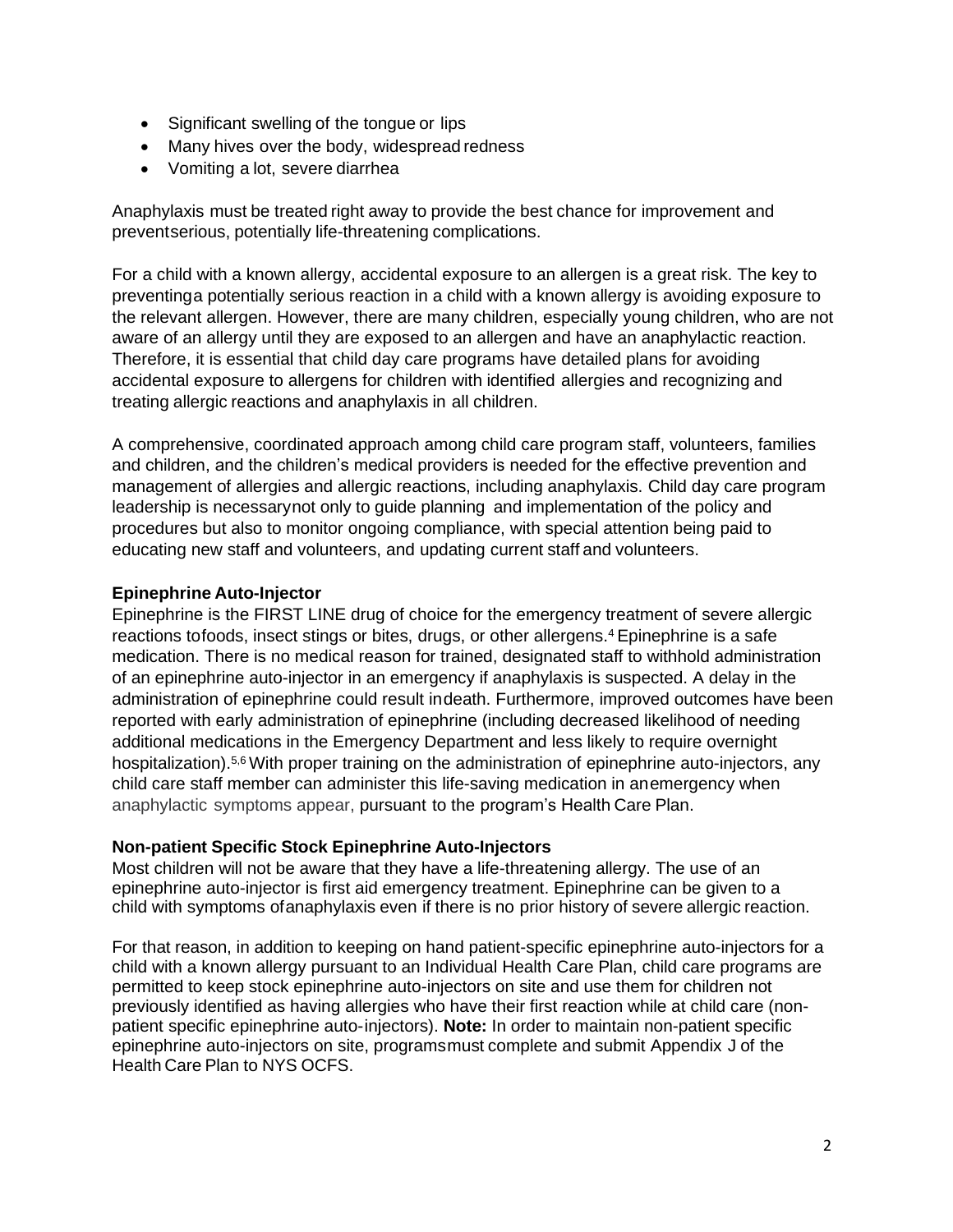If a child care program opts to acquire non-patient specific epinephrine auto-injectors, they must designate one or more employees or caregivers who have completed the required training to be responsible for the storage, maintenance, control and general oversight of the non-patient specific auto- injector devices acquired by the program. If program opts to acquire non-specific epinephrine auto- injectors, the devices should be appropriately dosed for children in the program.

In order to use a non-patient specific epinephrine auto-injector device on behalf of the program, the designated child care employee(s) must successfully complete a training course in the use of stock epinephrine auto-injector devices conducted by a nationally recognized organization experienced in training laypersons in emergency health treatment or by an entity or individual approved by the NYS OCFS or is directed in a specific instance to use an epinephrine autoinjector device by a health care practitioner. The required training must include: 1) how to recognize the signs and symptoms of severeallergic reactions, including anaphylaxis; 2) recommended dosage for adults and children; 3) standards and procedures for the storage and administration of an epinephrine auto-injector device; and 4) emergency follow-up procedures. Verification that each designated employee or caregiver has successfully completed the required training will be kept on-site and available to NYS OCFS.

## **POLICY**

Every child day care center (DCC), group family day care (GFDC), family day care (FDC) school-age child care (SACC), and small day care center (SDCC) must have a comprehensive Health Care Plan that includes the prevention of allergic reactions and the recognition of and prompt response to anaphylaxis.

This plan must be reviewed as required by regulation and updated when circumstances, conditions oractivities change or as required.

The section(s) of the plan related to anaphylaxis must address the following elements:

- Anaphylaxis prevention through screening and identification of children with allergies
- Individual Allergy and Anaphylaxis Emergency Plans for children known to have food or otherallergies that include clear instructions of action to take when an allergic reaction occurs
- Training program for child day care personnel to prevent, recognize and respond to food and other allergic reactions and anaphylaxis
- Strategies to reduce risk of exposure to allergic triggers
- Communication plan for intake and dissemination of information among staff and volunteersregarding children with food or other allergies (including risk reduction)
- Annual notification to parents of anaphylaxis plan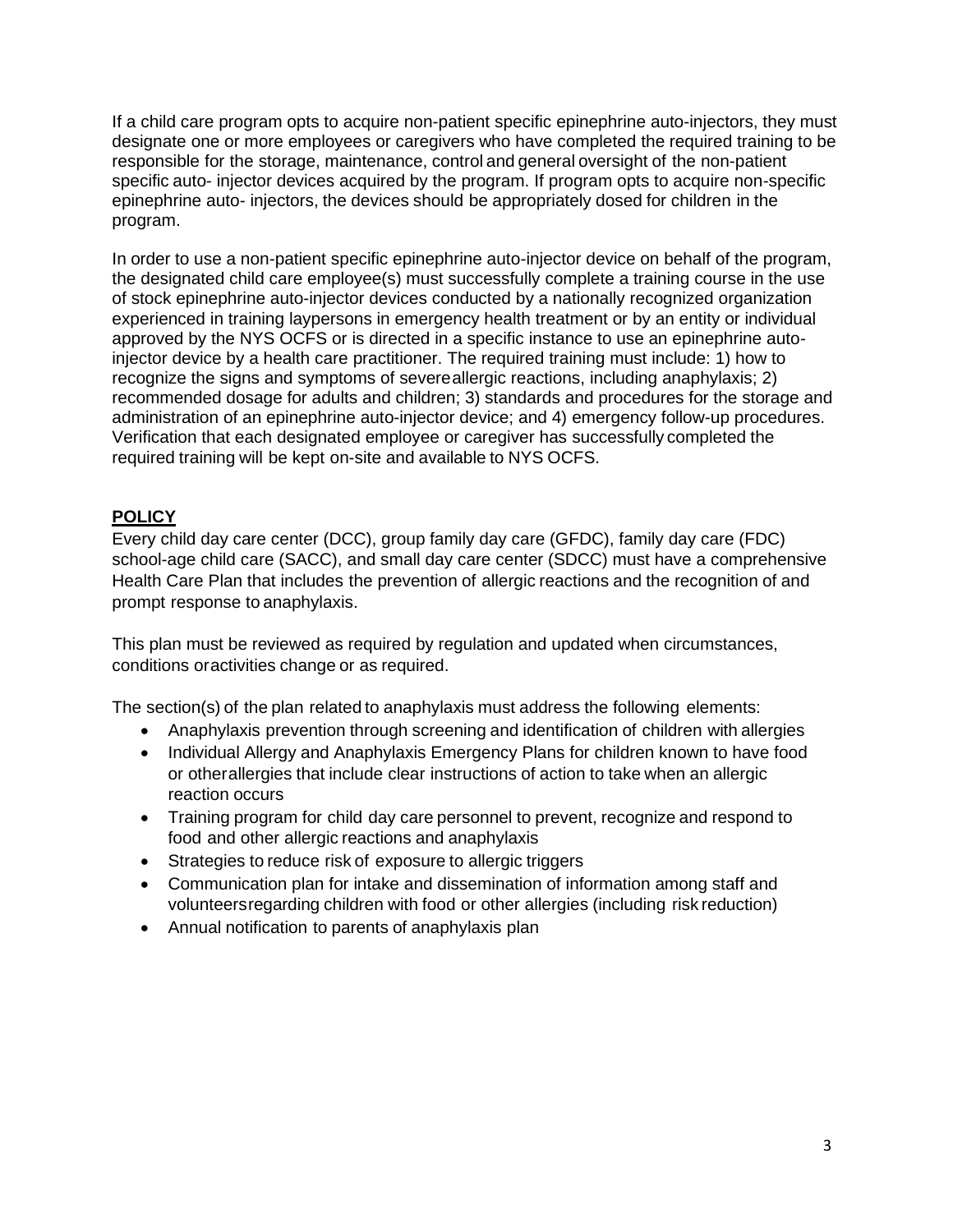## **PROCEDURE**

### **CREATE AND MAINTAIN A HEALTHY AND SAFE CHILD DAY CARE PROGRAM**

#### *Health Care Plan*

The Health Care Plan for the child care program must include all strategies and actions needed tomanage allergies for individual children in the child care program.

The Health Care Plan must be on site, followed by all staff and volunteers, and available upon demand by a parent or NYS OCFS.

For allergy identification and management, **the Health Care Plan must describe the following for thoseprograms electing NOT to stock non-patient specific epinephrine autoinjectors:** (Please note programs not electing to stock epinephrine autoinjectors are authorized to have

patient specific epinephrine autoinjectors.)

- a. how a record of each child's allergies will be maintained;
- b. how professional assistance will be obtained in the event of an anaphylaxis emergency;
- c. the advance arrangements for the care of any child who has or develops symptoms of anaphylaxis, including notifying the child's parent (Note: 911 should be called first. Calls to thefamily should not delay the administration of patient-specific epinephrine);
- d. which designated staff are trained to administer medications or patient-specific epinephrine;
- e. the contents and location of the first aid kit, including, if applicable, the location of any patient- specific epinephrine auto-injectors. If locked, the unlocking mechanism must be available to all staff at all times;
- f. the name and title of staff responsible for inspecting and maintaining current patientspecificepinephrine auto-injectors in the specified location. Inspections should occur monthly;
- g. for programs that have not been authorized to administer medications: how the program will handle anaphylaxis episodes;
- h. for programs that are authorized to administer medications: how the program will handle anaphylaxis episodes;
- i. how to routinely monitor for staff and volunteer changes and ensure new staff and volunteersreceive training on the Health Care Plan and are made aware of children at the child day care program with known allergies and their Individual Allergy and Anaphylaxis Emergency Plans appendix to the Individual Health Care Plan.

### For allergy identification and management, **the Health Care Plan must describe the following for thoseprograms electing to stock non-patient specific epinephrine autoinjectors:**

- a. how a record of each child's allergies will be maintained;
- b. how professional assistance will be obtained in the event of an anaphylaxis emergency;
- c. the advance arrangements for the care of any child who has or develops symptoms of anaphylaxis, including notifying the child's parent (Note: 911 should be called first. Calls to thefamily should not delay the administration of epinephrine);
- d. which designated staff are trained to administer medications or epinephrine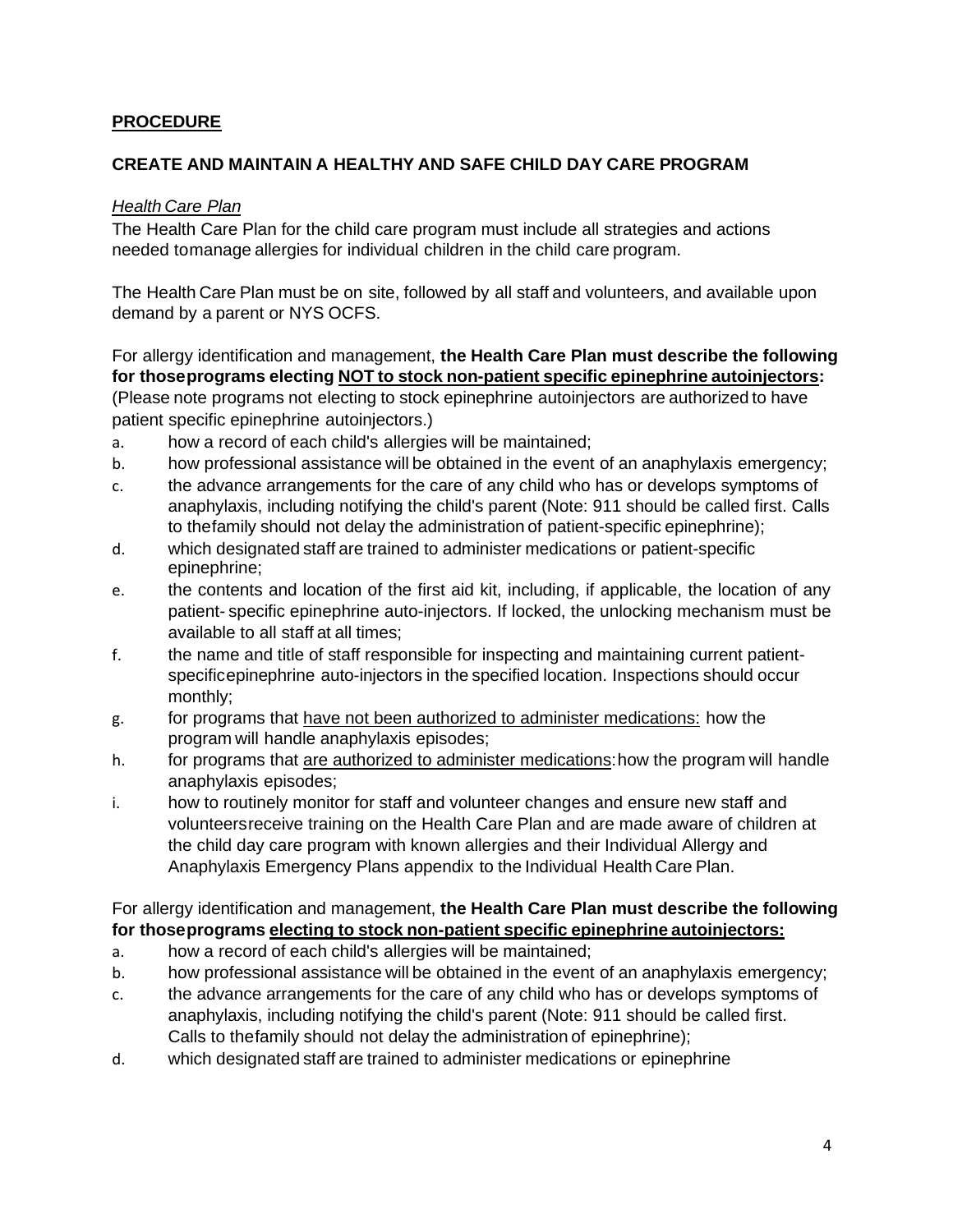- e. the contents and location of the first aid kit, including location of any patient specific or non-patient specific epinephrine auto-injectors. If kept in a locked cabinet, the unlocking device mustbe available to all staff at all times.
- f. the name and title of staff responsible for inspecting and maintaining current epinephrine auto-injectors in the specified location. Inspections should occur monthly (Note: it is strongly encouraged that when stocking epinephrine, programs always maintain two doses of epinephrine of each applicable dosage level as some children may require more than one dose);

# g. **for programs that have not been authorized to administer medications**:

o a designated staff person may still administer epinephrine to children in an emergency with a non-patient specific epinephrine auto-injector if the designated staff is at least 18years old **and** has completed a NYSDOH-approved training on stock epinephrine auto-injectors

#### **or**

- $\circ$  designated staff person may administer epinephrine in an emergency through the use of patient-specific epinephrine auto-injectors when the staff person has received training on its use from the parent, health care provider or a health care consultant, and the parent and child's health care provider have indicated that such emergency care is appropriate for this individual child.
	- $\triangleright$  If part of the individual child's plan, antihistamine can be administered to relieve symptoms such as hives and itching. Asthma inhalers, if part of the individual child's plan, can be administered in addition to the epinephrine ifthe child has difficulty breathing. Neither antihistamines nor asthma medications should be administered in place of epinephrine.

## h. **for programs that are authorized to administer medications**:

- MAT-trained designated staff may administer epinephrine to children and non-MATtrained designated staff may administer a non-patient specific epinephrine auto-injector for the emergency treatment of a child appearing to experience anaphylaxis if the person is at least 18years old and has completed a NYSDOH-approved training on stock epinephrine auto-injectors.
- i. how to routinely monitor for staff and volunteer changes and ensure new staff and volunteersreceive training on the Health Care Plan and are made aware of children at the child day care program with known allergies and their Individual Allergy and Anaphylaxis Emergency Plans appendix to the Individual Health Care Plan.

### **DEVELOP A PLAN TO REDUCE RISK AND MANAGE REACTIONS FOR INDIVIDUAL CHILDREN**

## *Individual Allergy and Anaphylaxis Emergency Plan*

For children with an allergy, parents and the child's health care provider must work with the child day care program to develop written instructions outlining what the child is allergic to, the steps that must be taken to avoid that allergen, and what to do in the event the child experiences an allergic reaction. The Individual Allergy and Anaphylaxis Emergency Plan must be reviewed upon admission, annually thereafter, anytime there are staff or volunteer changes, and/or anytime information regarding a child's allergy or treatment changes. This document must be appended to the child's Individual Health Care Plan.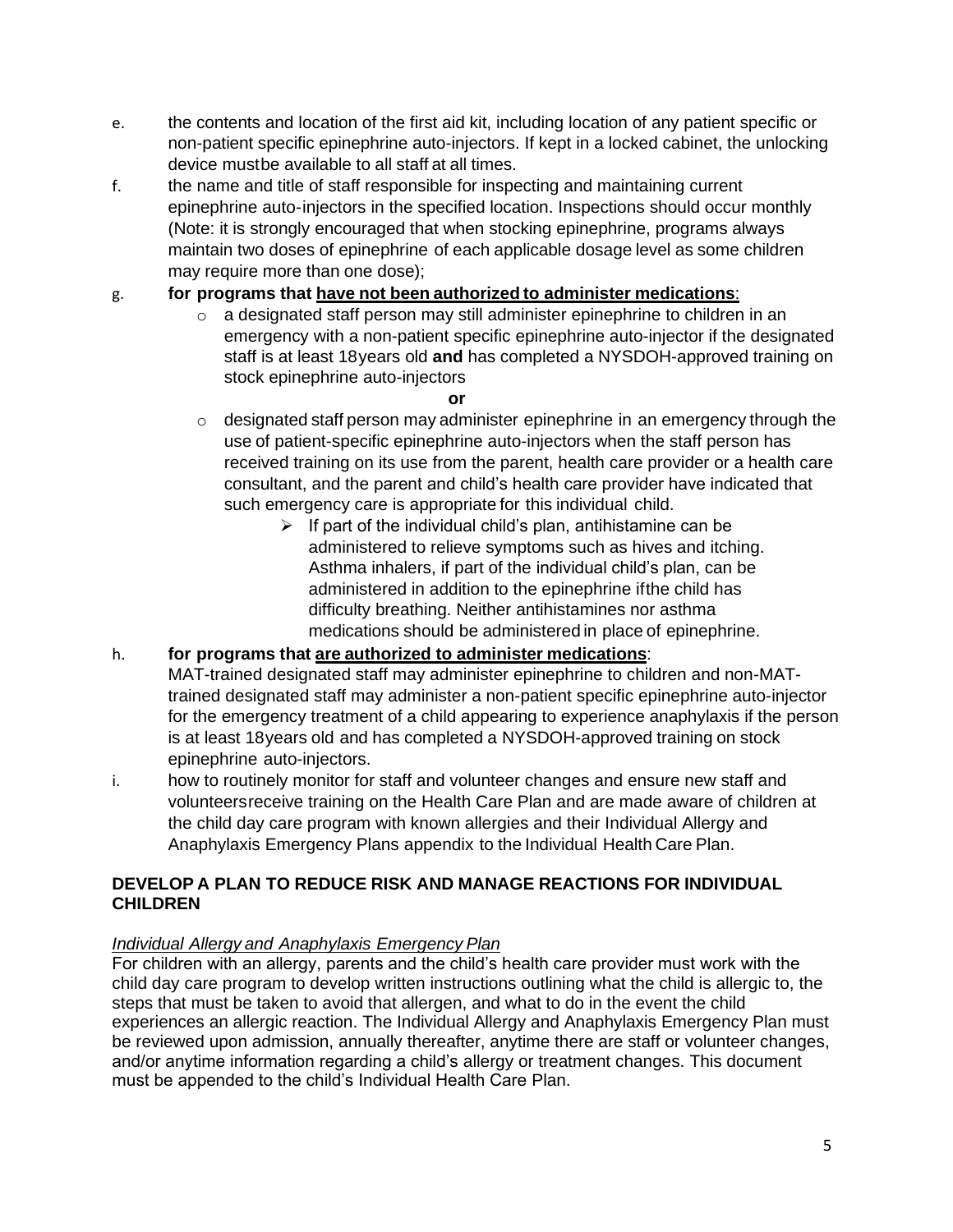The *Individual Allergy and Anaphylaxis Emergency Plan* must include the following:

- Name of the child
- Child's date of birth
- Child's weight
- Whether the child has asthma
- Information about the diagnosis, including the type of allergy or allergies the child has (based on diagnosis from a health care provider)
- Strategies to minimize the risk of exposure to the allergen(s) while the child is at the child careprogram
- Specific symptoms of mild and severe reactions that would indicate the need to administermedication
- Information on the child's medication, including dose and method of administration and wherethe medication will be stored
- Name and contact information of the health care provider
- Name and contact information of the parent(s)/guardian(s)
- Signature of the parent(s)/guardian(s) and the health care provider and a programrepresentative

Downloadable form: NYS OCFS Form # 6029 Individual Allergy and Anaphylaxis Emergency Plan – in English and Spanish.

### **PROVIDE TRAINING ON ALLERGIES AND ANAPHYLAXIS FOR CHILD DAY CARE PROGRAMS**

All child day care programs must have the knowledge and skills to prevent an anaphylactic reaction, recognize the symptoms of an anaphylactic reaction, and respond to and care for a child who is having asevere allergic reaction.

Every person caring for children in a child day care program must know:

- How to recognize signs and symptoms of severe allergic reactions, including anaphylaxis
- How to prevent allergic reactions
- How to respond to a child who is having a severe allergic reaction
- How to call **911** or local emergency number and how to communicate the health concern
- What children have allergies and how to help them avoid their allergens
- Where to find each child's Individual Allergy and Anaphylaxis Emergency Plan
- Where any epinephrine auto-injectors are stored (must be in a secure location that is easy for allstaff to access but inaccessible to children)
- How to use the epinephrine auto-injectors (if applicable)

Child care programs must always have access to a phone or other communication device for emergencies.

If the program opts to keep non-patient specific epinephrine auto-injectors on site, at least one staff person must be designated and trained in the use of stock epinephrine auto-injectors. Consideration must be given to having enough staff trained so daily coverage is available of trained personnel. This canbe accomplished by completing a NYSDOH-approved training on the administration of stock epinephrineauto-injectors. (See resources).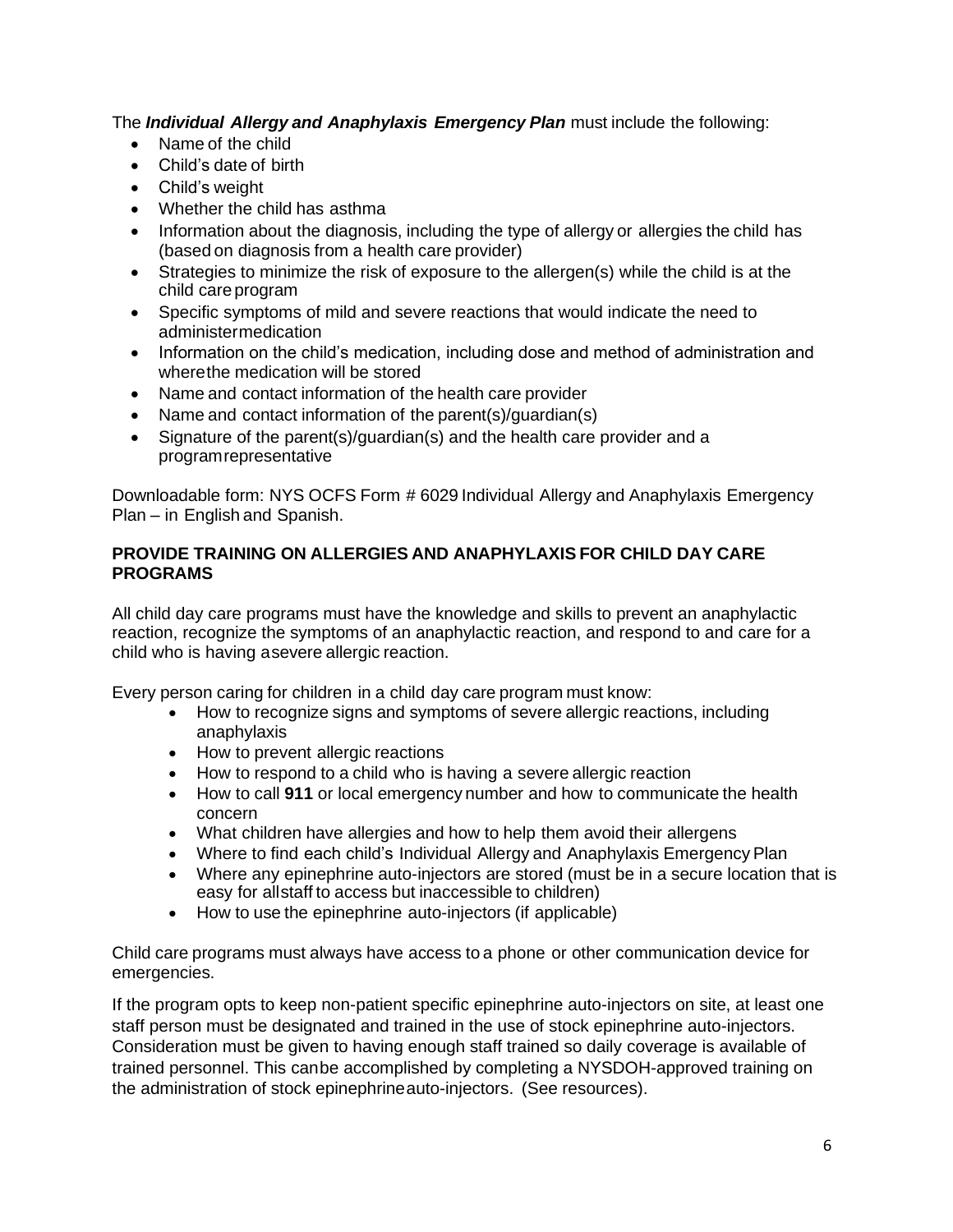## **REDUCE THE RISK OF EXPOSURE TO ALLERGENS**

Most anaphylactic reactions in child care programs are due to food allergies. Even trace amounts of afood allergen can cause an allergic reaction. To prevent an allergic reaction:

#### *Food*

- Individual children's food allergies must be posted in a discreet location visible to staff and volunteers involved in the care of the child.
- Individual children's food allergies must be reviewed routinely with all involved in the care ofthe child.
- Staff and volunteers must take steps to prevent a child's exposure to the foods to which thechild is allergic. This includes always reading food labels.
- Children, staff, and volunteers must wash their hands with soap and water before and after eating. This helps prevent food from getting on toys, clothing, and other surfaces. (Note: Handsanitizers do not remove protein residue; the remaining residue can be a source for an allergicreaction.)
- Tables and other surfaces must be cleaned well before and after eating.
- Children must be supervised while eating.
- Children must not be allowed to trade or share food, cups, utensils, napkins, or food containers.
- Parents of children with a food allergy must approve all foods offered to their child.
	- o Programs may provide parents with a list of foods served; parents can indicate whichfoods the child can't eat and date and sign the list.
- Children with a food allergy must not be offered food if its safety is unknown. Food ingredients should always be reviewed as ingredients may change. A previously safe food may become unsafe if the ingredients have changed.
- Food must be stored out of reach of young children.
- The eating area must be separate from the play area.
- Ingredients must be reviewed before using products in art, science, and other projects.
- Parents must know in advance about activities that involve food.
- Activities that involve food must be limited and must not include any child's known allergies.
- Visual reminders of food allergy awareness (such as posters) must be displayed prominently.

## *Insect stings*

- Children must wear closed-toed shoes and wear clothing that inhibits insect bites.
- When eating outdoors, children must keep food covered until eaten and stay away fromgarbage cans.
- Note: Avoidance of fragrances and brightly colored/floral clothing are ineffective measures foravoiding insect stings.

#### *Latex*

- Children, volunteers, and staff must avoid contact with latex gloves. Latex-free gloves should be used.
- Children must avoid areas where there is the possibility of inhaling powder from latex gloves worn by others.
- Children must avoid balloons.
- Children must avoid the use of rubber bands.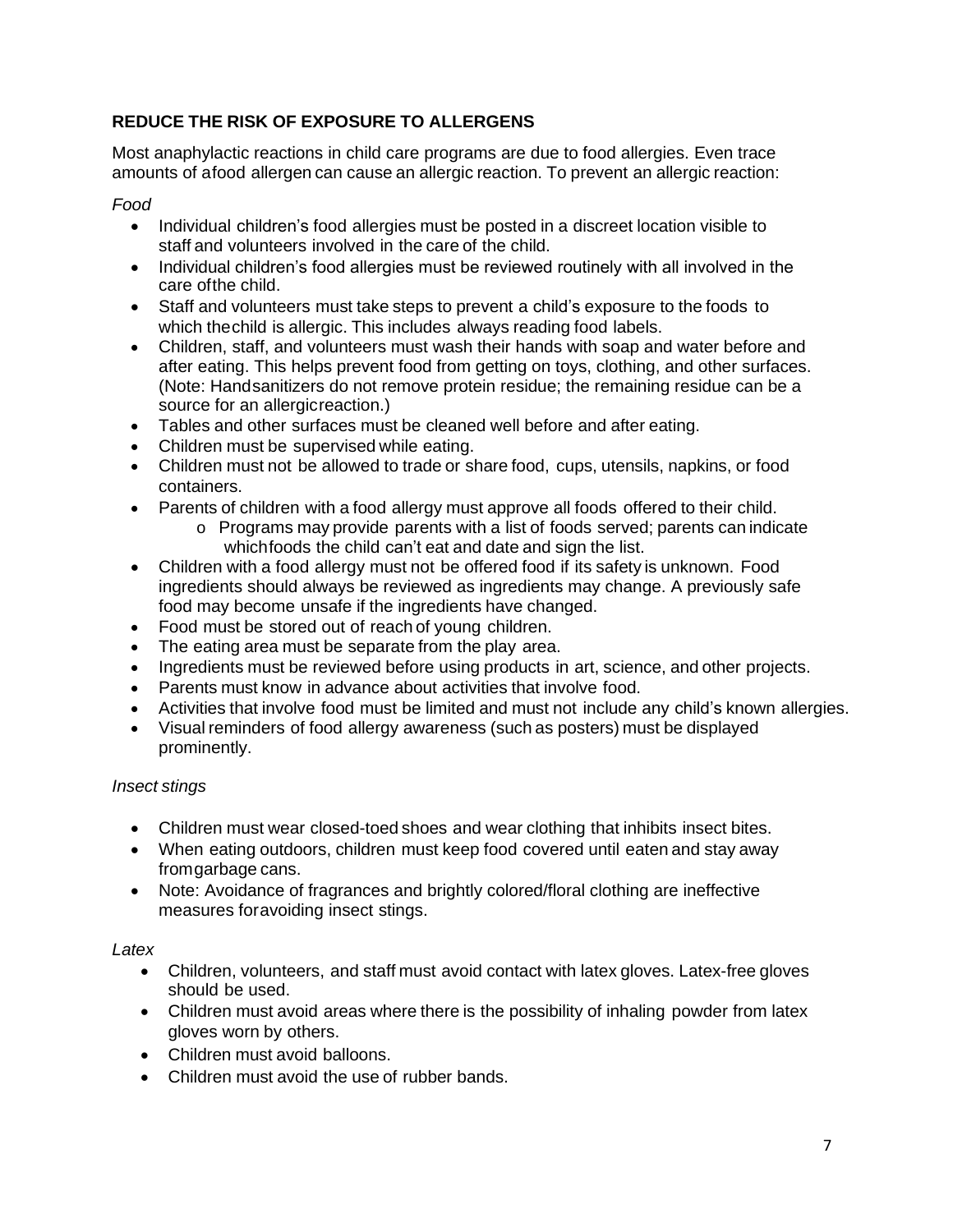Ask your health care provider if you have specific questions about risk reduction strategies in the child care environment.

# **RESPOND TO ALLERGY EMERGENCIES**

Anyone caring for a child must know how to recognize and treat

anaphylaxis.If anaphylaxis is suspected:

- 1. **Follow the steps in the child's Individual Allergy and Anaphylaxis Emergency Plan and give the child epinephrine right away.** If a child has an unknown allergy and the program has a non- patient specific epinephrine autoinjector, give the child epinephrine immediately. If the child hasan unknown allergy, and the program does not have nonpatient specific epinephrine, call 911.
- 2. **After administering epinephrine, always call 911. If staffing allows, one staff person canadministerthe epinephrine, while another calls 911.**
- 3. **Child care providers must arrange for professional medical care/assistance** even if symptomsappear to have resolved. Further treatments may be required, and therefore, observation in a hospital setting is necessary.

### *While waiting for the ambulance to arrive:*

- 4. Consider giving additional medications following epinephrine if prescribed in an IndividualHealth Care Plan:
	- ➢ Antihistamine if hives or itching noted
	- $\triangleright$  Inhaler (bronchodilator) if wheezing
- 5. Lay the child flat, raise legs and keep warm. If breathing is difficult or they are vomiting, let themsit up or lie on their side.
- 6. Do not leave the child alone.
- 7. If symptoms do not improve, or symptoms return, additional doses of epinephrine can be givenabout 5 minutes or more after the last dose.
- 8. Alert emergency contacts.
- 9. Continue to monitor the child's symptoms and level of consciousness until help arrives.
- 10. Prepare the child for Emergency Medical Services (EMS) transport. EMS may need ademographic sheet on the child.

The program must immediately notify the parent and NYS OCFS and complete an incident report.Programs may use form OCFS-4436 Incident Report for Child Care (or an approved equivalent).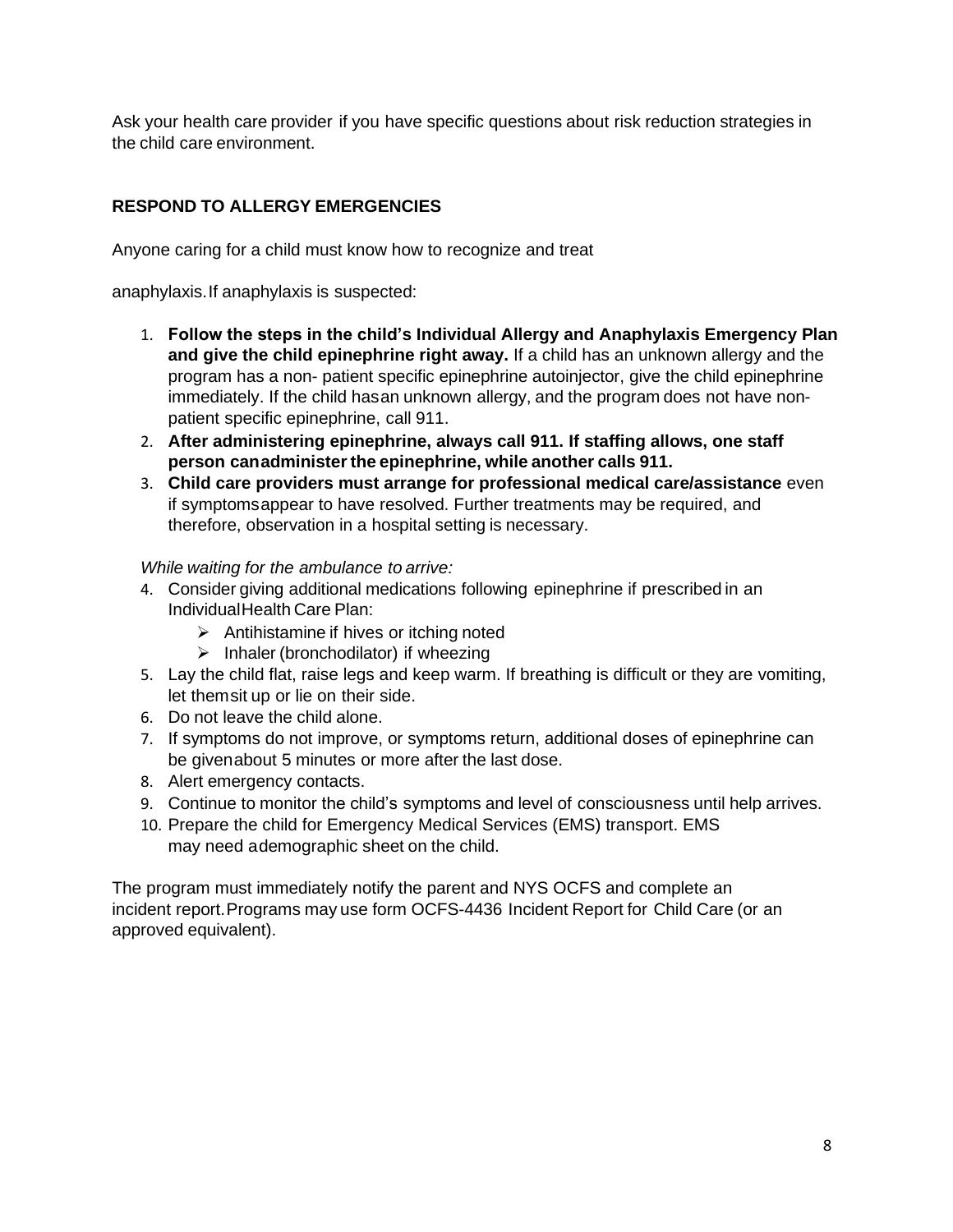### **COMMUNICATE WITH FAMILY MEMBERS, STAFF, VOLUNTEERS AND CHILDREN ABOUT ALLERGIES**

The implementation and communication of the program's anaphylaxis plan is just as important as the development. Be sure the anaphylaxis plan is understood by staff, volunteers, children, and parents. Letthem know what is expected of them to help prevent and/or respond to an anaphylactic emergency.

*For staff and volunteers:*

- Once you complete your program's comprehensive Health Care Plan, which includes the prevention,recognition and response to emergencies related to anaphylaxis, you must:
- Educate staff and volunteers on life-threatening allergies and on how to prevent anaphylaxis.
- Train staff and volunteers on how to recognize the signs and symptoms of allergic reactions andon the importance of administering epinephrine quickly.
- Communicate the child day care program's plan for managing severe allergies and anaphylaxisto all child care staff, substitutes, volunteers, and families.
- Review the Health Care Plan as required by regulation and update when circumstances, conditions or activities change or as required, including anaphylaxis policies and procedures. Review the program's Health Care Plan with staff and volunteers whenever it is changed or atleast with the frequency required by regulation.
- Share information about children with severe allergies with everyone who is involved in the careof these children.
- Ensure staff and volunteers familiarize themselves with and understand children's Individual Allergy and Anaphylaxis Emergency Plans. Review these plans often (e.g. during orientation,daily briefings, weekly team meetings, etc.). Ensure that each staff member and volunteer understand their role and responsibility in administering the plans.
- Support staff and volunteer professional development on the topic of anaphylaxis by providingthem with a list of informational resources and training.

## *For children:*

All children need to learn about allergies and anaphylaxis, but the teaching methods will differ based on their age and the setting. Through clear communication, you can help children understand what it means to have a food allergy and how to stay safe.

- Teach children that certain foods can make some children very sick. Use simple terms such as "safe food" and "unsafe food". Programs can use books to teach children about food allergies.
- Teach them the names of unsafe foods for some children and what they commonly look like. Forexample, show them a gallon of milk or a carton of eggs.
- Teach them to only eat foods given to them by their parent(s)/guardian(s) or other trusted adultand not to share food or utensils.
- Tell them to find an adult if they feel sick or need help.
- Explain your emergency plan in case they have an allergic reaction. Tell them they will be given medicine, and then they will go to the doctor.
- Explain to children the importance of washing their hands before and after meals and not sharing food items.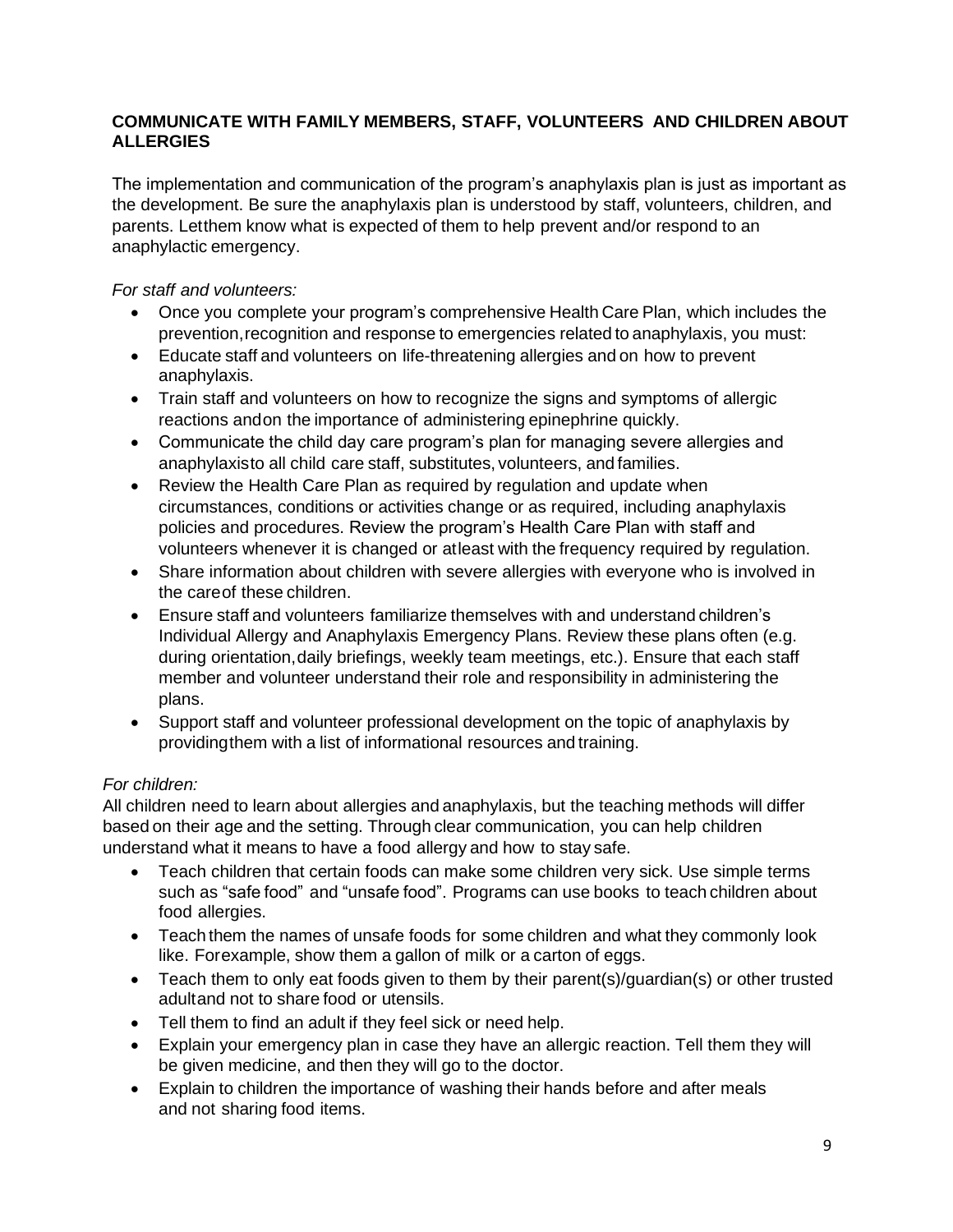- Teach children proper hand washing techniques and role model proper hand washing.
- Model behaviors and attitudes that comply with rules that reduce exposure to allergens.
- Do not ostracize or alienate the children with allergies—take a supportive, compassionate approach modeling tolerance and acceptance.
- Teach children that food allergies are not a joke or something to be made fun of.

#### *For parents/guardians:*

- Share the program's plan for managing severe allergies and anaphylaxis with all parents upon enrollment and annually thereafter.
- Make families aware of allergies in the program.
- Communicate with parents about the program's plans for handling events, such as birthday parties and holiday celebrations, in which food will be served and how children with allergies are safeguarded.
- Help all families understand the importance of reading ingredients. Provide a resource for reading food labels (refer to Resources).
- Help families understand the importance of being aware of children's medical needs.
- Teach families to be sensitive to the medical needs of all.
- Demonstrate by responding with support and compassion.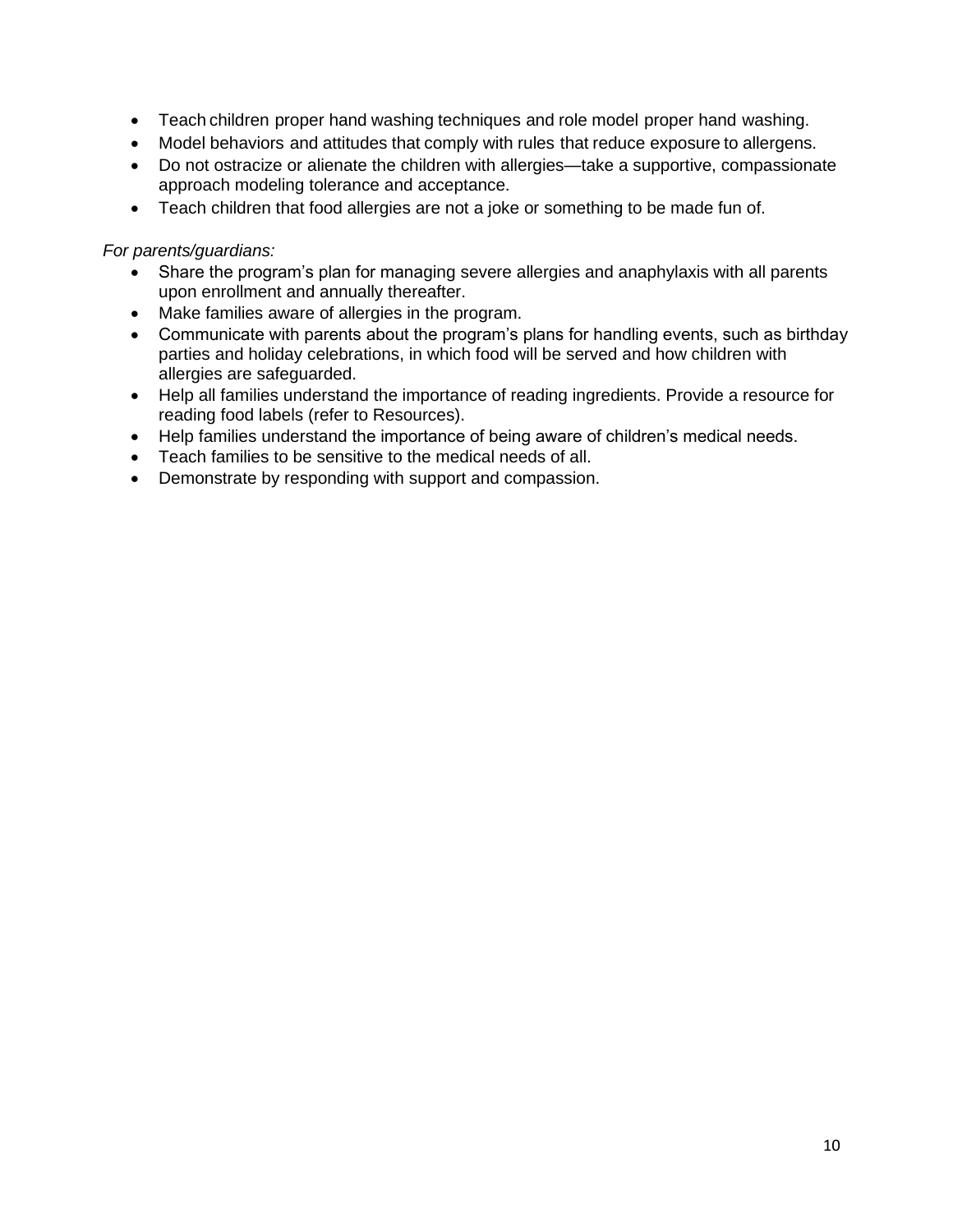#### **Resources**

#### **Trainings on the Administration of Epinephrine Auto-Injectors**

Trainings through NYS OCFS: Emergency Medication Administration Overview INCLUDING Stock Epinephrine Auto-**Injectors Medication Administration Training (MAT)** 

The following organizations also offer online training: Code Ana: Epinephrine Auto-Injector Training The American Red Cross: Anaphylaxis and Epinephrine Auto-Injector Online Course

#### **Allergy and Anaphylaxis Emergency Care Plans**

Food Allergy Research and Education (FARE): Allergy and Anaphylaxis Emergency Care Plan

American Academy of Pediatrics: AAP Allergy and Anaphylaxis Emergency Plan

#### **Other Resources**

How to Read a Food Label: https: //www.foodallergy.org/resources/how-read-food-label

Avoiding Cross-Contact: https://www.foodallergy.org/resources/avoiding-cross-contact

Tips for Keeping Home Safe: https://www.foodallergy.org/resources/tips-keeping-safe-home

Food Allergies in the Classroom: https://www.foodallergy.org/resources/food-allergies-classroom

Facts and Statistics: https://www.foodallergy.org/resources/facts-and-statistics

Food Allergy Myths & Misconceptions: https://www.foodallergy.org/resources/food-allergymyths-and- misconceptions

Anaphylaxis: https://www.foodallergy.org/resources/anaphylaxis

Recognizing & Responding to Anaphylaxis: https://www.foodallergy.org/recognizing-respondinganaphylaxis

Food Allergy 101: https://www.foodallergy.org/living-food-allergies/food-allergyessentials/food-allergy-101